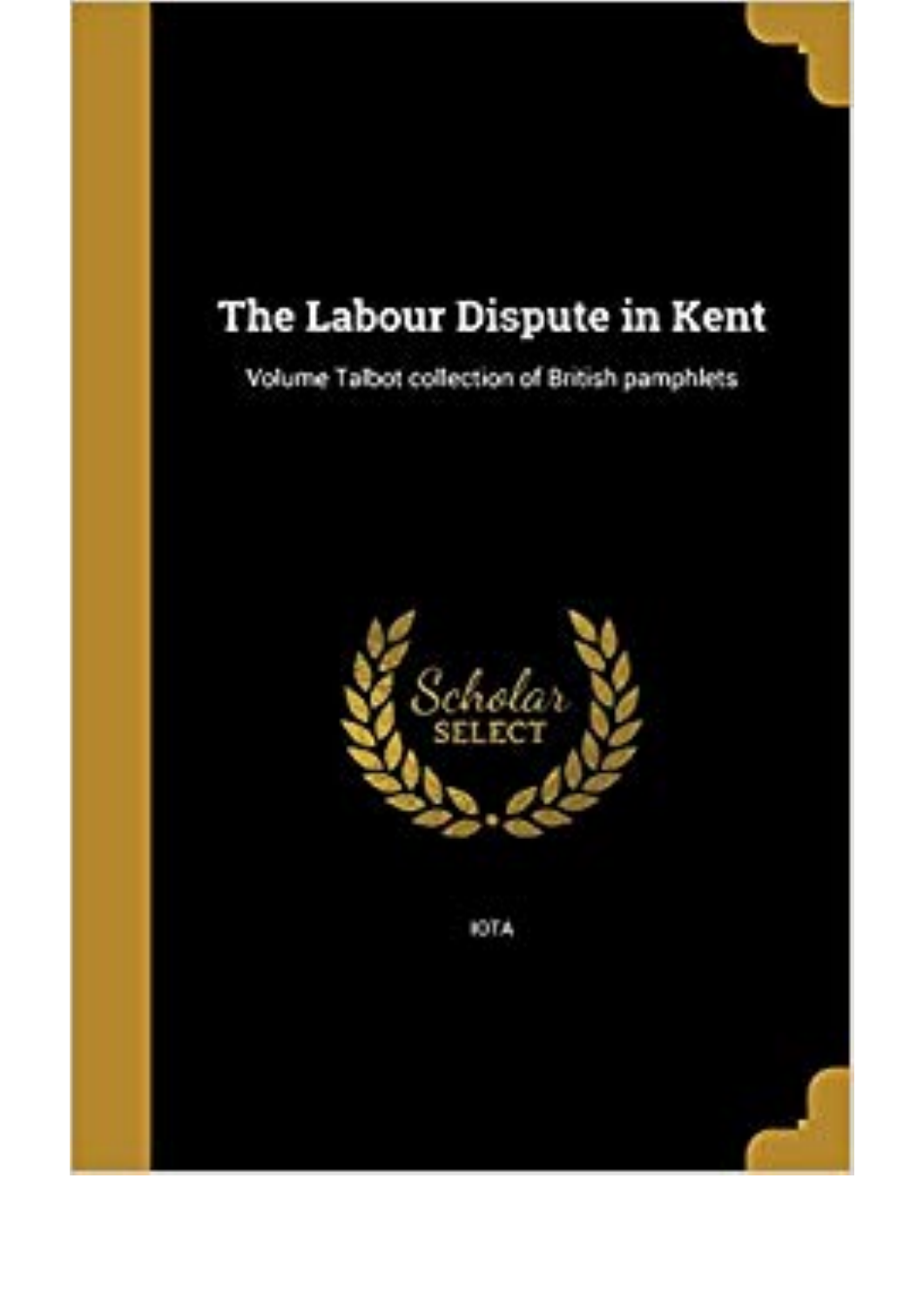*Iota*

## **The Labour Dispute in Kent; Volume Talbot Collection of British Pamphlets**

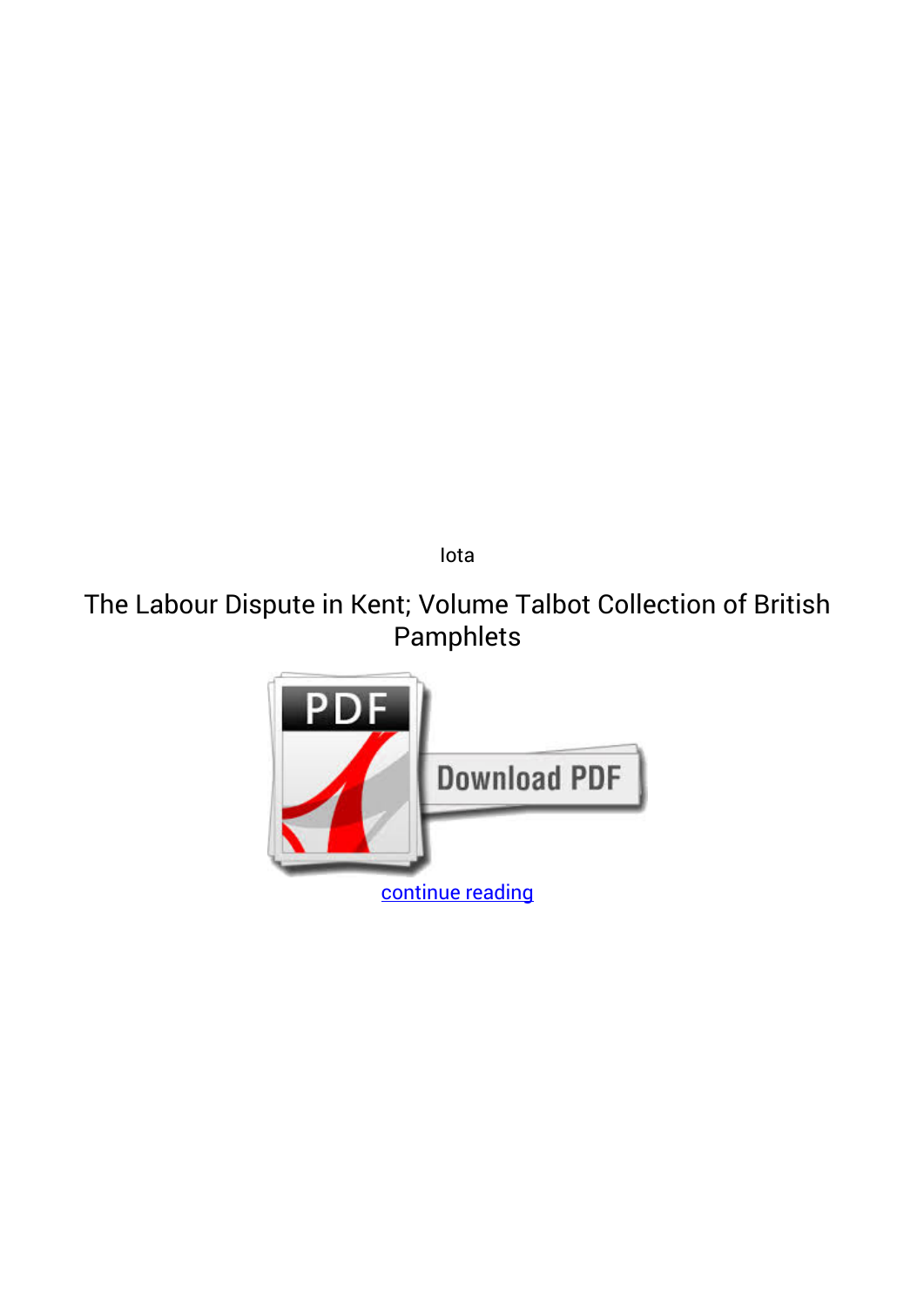This work has been selected by scholars to be culturally important, and is area of the knowledge base of civilization as we know it. Within the United States, you may freely duplicate and distribute this function, as no entity (specific or corporate) includes a copyright on the body of the work.As a reproduction of a historical artifact, this function may contain missing or blurred pages, poor photos, errant marks, etc.This work is in the general public domain in the United States of America, and possibly other nations. This function was reproduced from the initial artifact, and continues to be as true to the initial work as possible. As a result, you will see the initial copyright references, library stamps (as most of these works have already been housed in our most important libraries all over the world), and various other notations in the task. Scholars believe, and we concur, that this work is essential enough to be preserved, reproduced, and made generally available to the general public. We value your support of the preservation process, and thank you for being an important part of keeping this understanding alive and relevant.



[continue reading](http://bit.ly/2Tge8Fv)